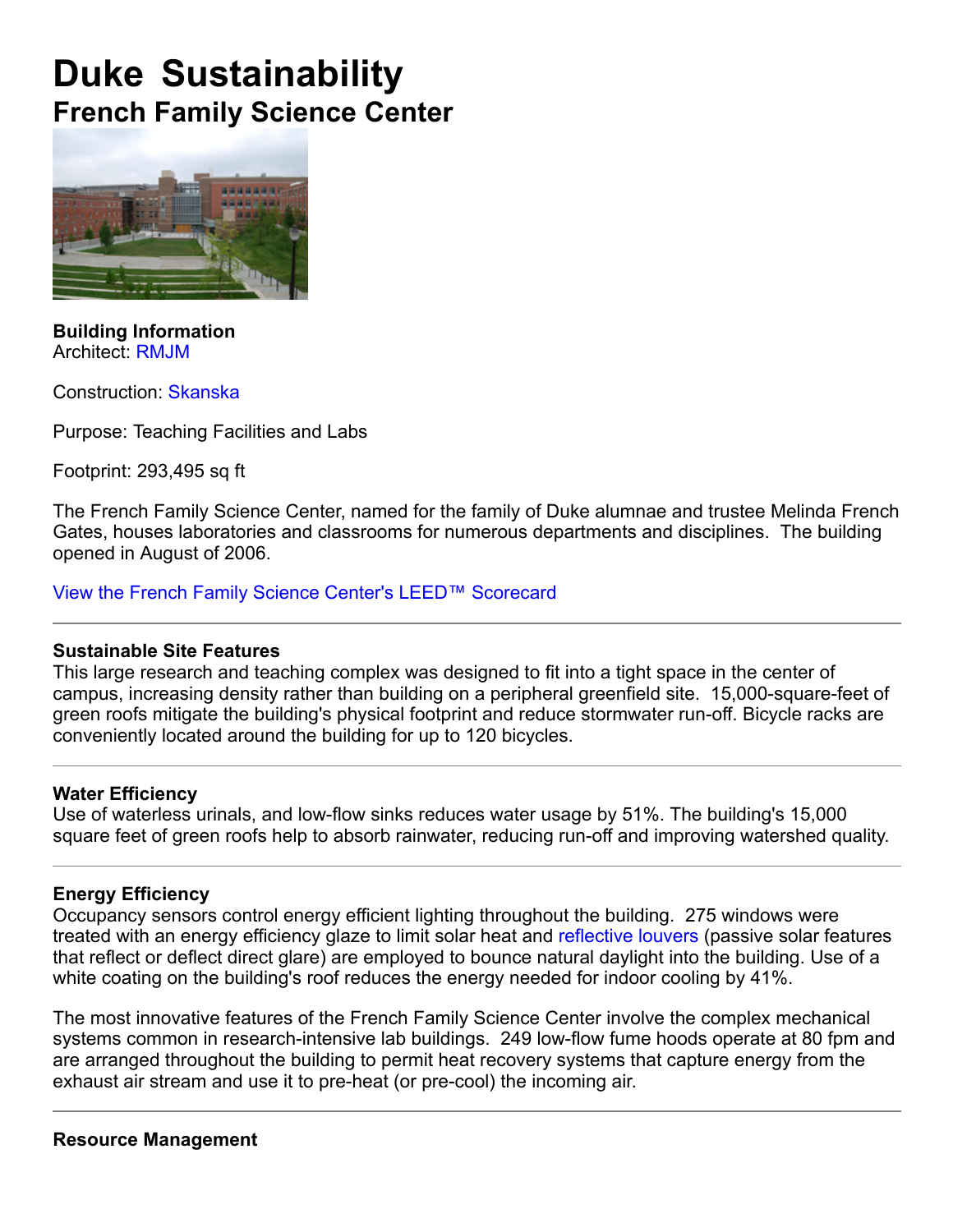94% of all the new wood in the building is Forest Stewardship Council certified. More than 50% of construction debris was recycled.

## **Integration of Sustainability in Design & Construction Process**

Town hall meetings were held during design and construction to foster communication between the multiple departments occupying the building. The adoption of sustainability objectives into the campus master plan and building standards helped to steer design. Flexibility was a central theme in the buildings design and construction that has important connections to sustainability.

Laboratory spaces were intermixed and designed to accommodate two or more research groups, with faculty offices grouped together, to encourage interaction between disciplines. Shared laboratory space was located so as to allow flexible use of the building as the nature and demands of research changes.